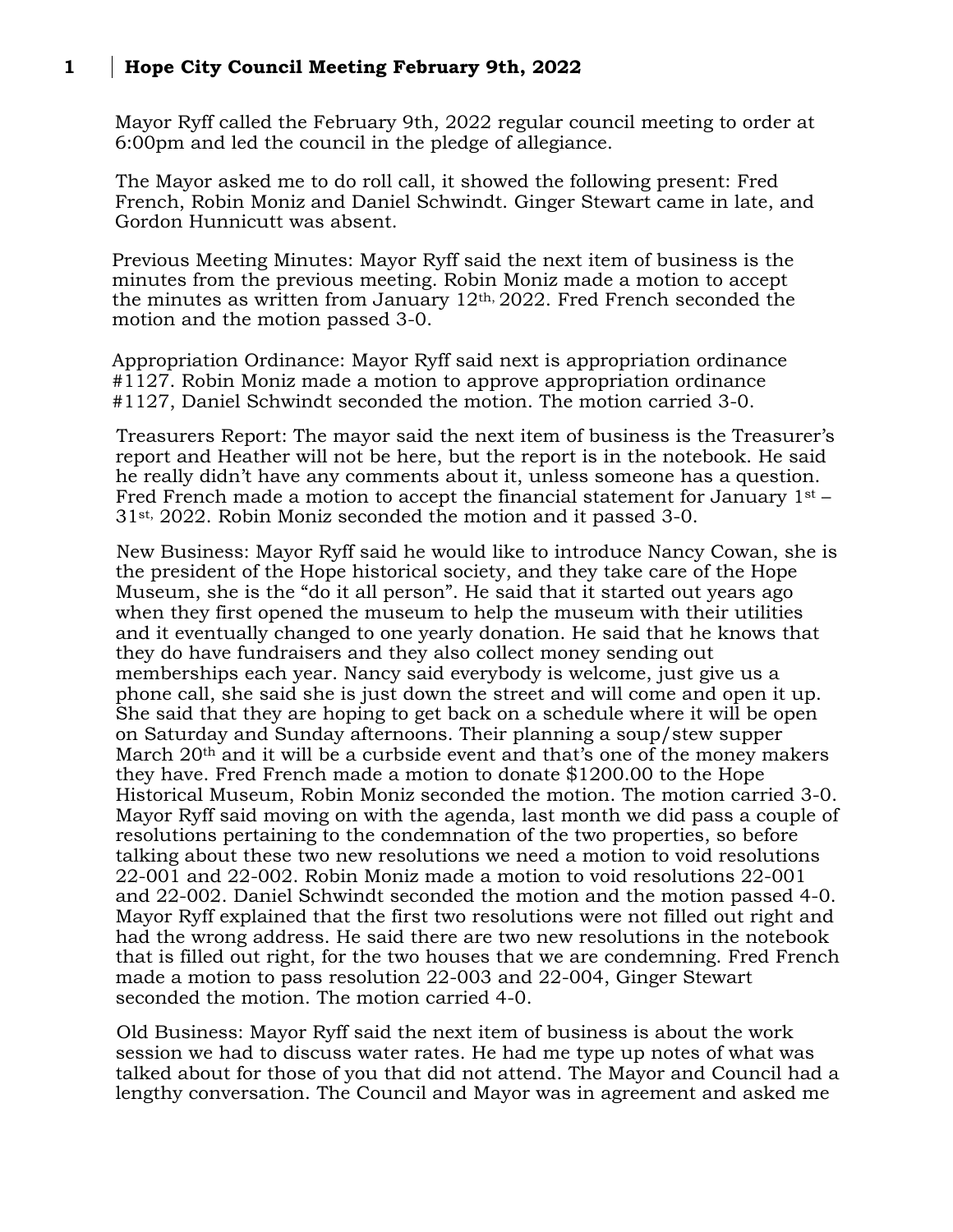## **2 Hope City Council Meeting February 9th, 2022**

to work up and new water rate Ordinance to review at the next council meeting. The Mayor said that we would continue to talk about the water rates at the next month's meeting.

Clerks Update: I emailed James Holland to let him know about the errors on the resolutions, and after he looked into the situation, he explained that he had not sent the resolutions to set the hearing after the house inspection, so he sent two new resolutions to set the hearing date. I called over to the bank about removing David Wendt's name on the signature card at the bank and putting Fred French's name on the card. They explained that they would need minutes with Larry's signature on it for verification. So, I typed up the information and had Larry sign it then took it to the bank. I sent an emailed to Melinda with Mayer Sewer Cleaning and asked her to put us on their list for 2022. I called and talked to Sequoyah about printing the 1099's. They remotely came onto the computer and adjusted the report to print correctly. Then I finished making the w-2's, w-3,1096 and 1099's. We lost a previous resident. After receiving a call from the funeral home, I went up to the cemetery and searched for the bricks to mark the location for the grave. When I got back to the office, I called to let the funeral home know it was marked so they could have the grave opened. Sent out a text message about the water rate work session, to remind everyone about the meeting. We had the meeting even though it was just Larry, Daniel and me. Afterwards Larry asked me to type up the notes from the water rate work session so that we could share them with the rest of the council, and I did.

Maintenance Report: Mayor Ryff said to be honest with you, he hadn't talked to John in the last couple of days. He said, I do know he was doing maintenance on the backhoe today. He said he knows that he has been staying busy, he had a lot of tree limbs to clean-up and a little snow removal. Mayor Ryff said a couple of small things for the maintenance department that we are looking into getting a new Sawzall because the one he has is pretty much shot. We are also looking into getting a game camera to put out at the burn pit. He explained that it seems to collect a lot of tree limbs and he don't think it all comes from the City of Hope. The Council and Mayor had a conversation about the burn pit. No action was taken.

Mayor Ryff said that was really all of the official business and we could have an open discussion. He said that the City still has some ARPA funds left. He said he would like to get ahold of J & K Construction and see if it would work to connect the park bathrooms up to the city sewer mainline. And if it will work have them give us a bid. The Mayor and Council had a conversation about the idea. No action was taken. I reminded Fred French about the Community Development meeting he attended after the last month's meeting. He explained that they were talking about having the citywide garage sale on April 23rd and they were wondering about the citywide clean-up after that. There was a lengthy conversation about whether to have another citywide clean-up between the Council and Mayor. The council decided that taking down two blight properties this year would be good enough for the city cleanup.